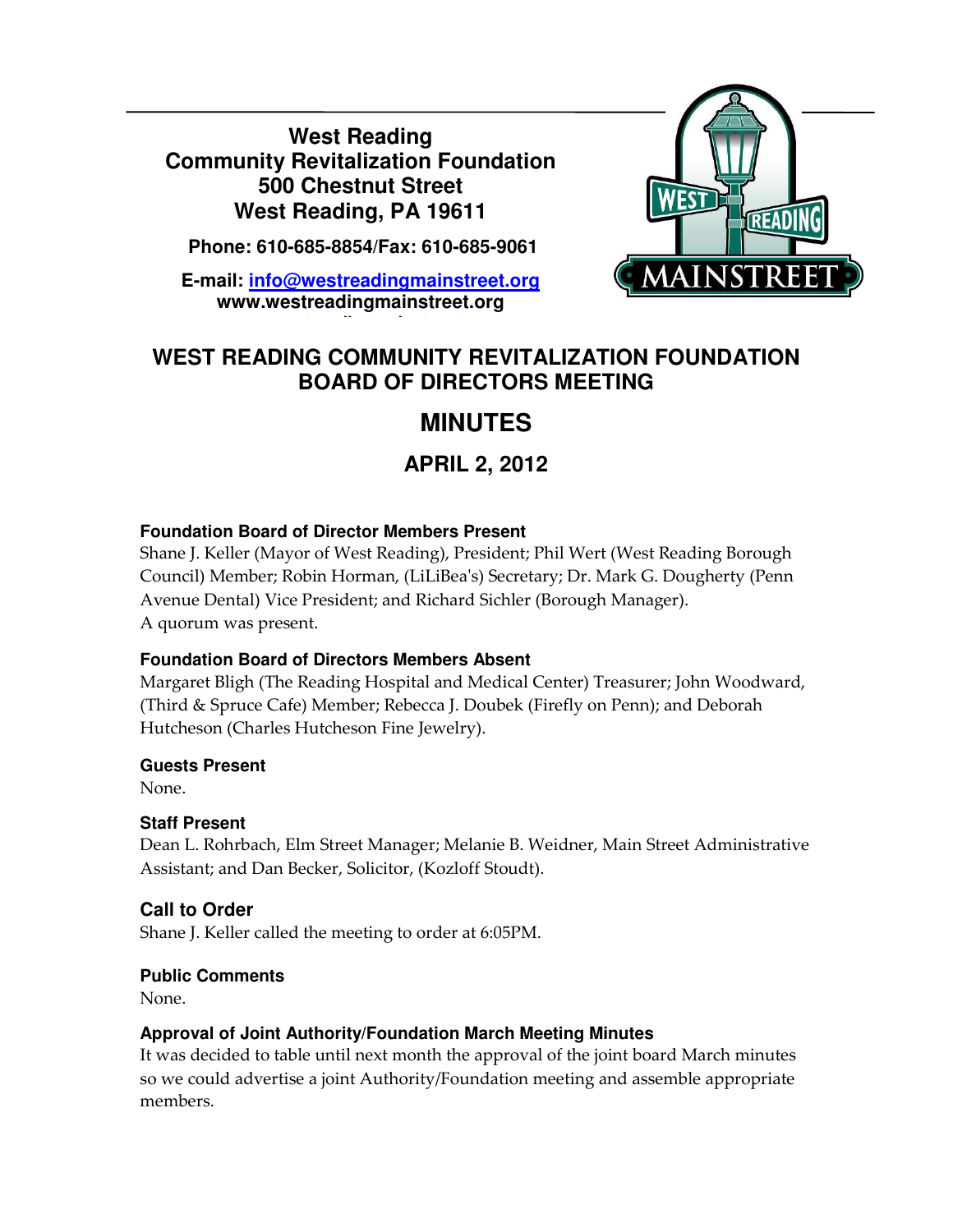#### **Foundation Treasurer's Report**

April financial reports were included in member's packets. The Main Street General Fund balance was \$39,360.24; the Elm Street General Fund balance account balance was \$9,881.40; Elm Street money market balance was \$82,289.40; the Main Street Special Events Funds balance was \$2,693.55; and the Farmers' Market balance was \$4,834.66 as of 3/31/2012. The financial snafu created by the reorganization was discussed. New accounts need to be opened as soon as possible because the CRF board is not authorized to act as signatories on the old accounts.

MOTION to approve the accounts payable report under the prior entities names once new bank accounts were created was made by Richard Sichler and seconded by Robin Horman. (5-0)

Resolution No. 1204-01-CRF authorizing Shane J. Keller, Margaret Bligh, Dr. Mark G. Dougherty, Richard Sichler, and Dean L. Rohrbach (in emergencies) to act as signatories on all West Reading Community Revitalization Foundation bank accounts was signed. It was based on the board action taken at last month's meeting.

#### **Promotion and Marketing Team**

Robin Horman reported the new *Jazz on Penn* event with the Dirk Quinn Band at the Olympian Ballroom on March  $30<sup>th</sup>$  was a success with 140 tickets sold. Dean Rohrbach stated he received a lot of positive feedback from merchants who stated they were inundated with people both before and after the event.

#### **Business Association**

A copy of the minutes from March 14<sup>th</sup> Business Association (BA) meeting were included in member's packets. Shane Keller noted for the record the BA recommended John Woodward to the West Reading Community Revitalization Foundation board as per the corporate bylaws.

Resolution No. 1204-02-CRF appointing John Woodward to the West Reading Community Revitalization Foundation board of directors was signed

## **Elm Street Report**

A copy of the March Elm Street Manager Report was included in member's packets. Elm Street Manager Dean Rohrbach reported after seven years, David Weidenhammer resigned from the Neighborhood Action Committee (NAC) and stepped down as Chairman citing new responsibilities in his life. The NAC elected Bryce Matthews as the new Chairman. Furthermore, the NAC recommends the CRF appoint Center Point homeowner Aimee Adams to fill the empty NAC seat. Ms. Adams teaches at Kutztown University.

MOTION to appoint Aimee Adams to fill the NAC seat vacated by David Weidenhammer was made by Richard Sichler and seconded by Phil Wert. (5-0)